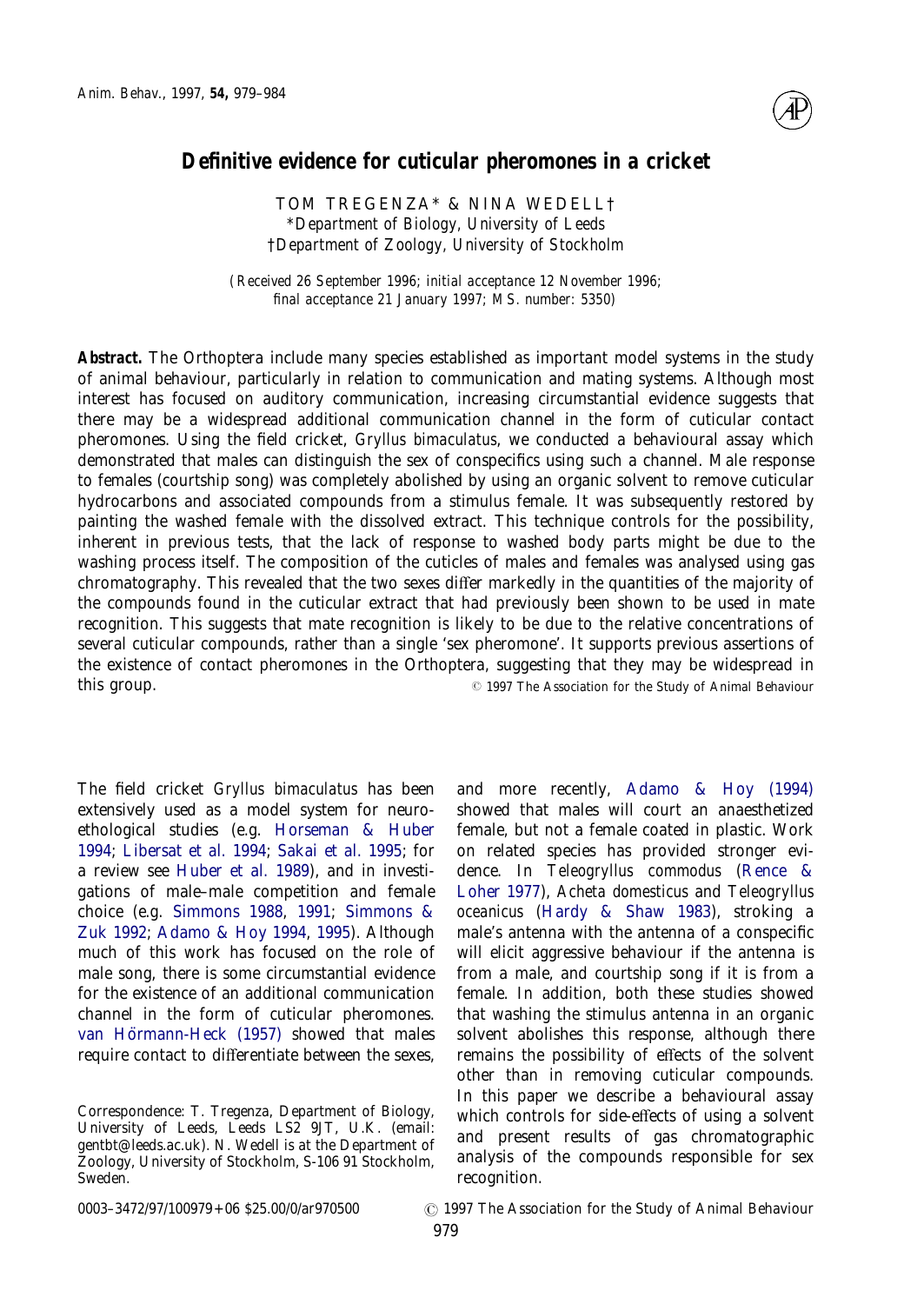# **BEHAVIOURAL EVIDENCE**

#### **Methods**

Crickets were bulk reared at  $29^{\circ}$ C with an 18:6 h day:night cycle in two steel gauze insectaries measuring  $40 \times 40 \times 60$  cm provided with egg boxes as a substrate. They were fed rodent pellets and water ad libitum. We collected eggs from the culture by providing damp cotton wool for laying, and reared them to the penultimate instar in separate plastic boxes measuring  $30 \times 16 \times 12$  cm. During the last nymphal instar we transferred males and females to individual plastic pots, 9 cm in diameter, again provided with food and water. To ensure that they were sexually mature, all test males had been adult for at least 10 days and were allowed to mate at least a day before being used in the trials. All matings were preceded by courtship singing by the male, typically as soon as he contacted the female, and in all cases within 90 min of being placed in the same pot as a female.

To control for differences in behaviour between the sexes previously implicated in sex recognition (see [Rence & Loher 1977\)](#page-5-10), we conducted a series of experiments in which we presented a male cricket with a dead conspecific. In each trial, we placed a male or female, killed by freezing, into a plastic pot, 9 cm in diameter, and left it for half an hour to warm up to ambient temperature  $(25^{\circ}C)$ . We added a single male and observed him for 90 min or until he produced courtship song for at least 5 s. The small size of the enclosure meant that all males contacted the stimulus individual within seconds of being added. We conducted 48 trials without re-using a test male or dead individual. To test for spontaneous singing, we observed half of the males for 90 min in the absence of a dead conspecific before the trials and half afterwards.

To investigate whether males were reacting to cuticular pheromones or some other cue, such as body shape or texture, we conducted a further set of trials. We presented males with a dead female and observed them as above. On the following day, we presented each male with a dead female that had had its surface cuticular hydrocarbons removed. We achieved this by immersing the dead female in hexane, a volatile organic solvent, for 5 min. The day after a male had been tested with each washed female, we partially restored the

<span id="page-1-0"></span>

Figure 1. Number of males responding to contact with a dead conspecific with courtship song. *N*=24 for each sex of stimulus individual.

female's surface hydrocarbons by painting the body with the hexane extract. To return the entire solution required multiple coats; we used a small paint brush and left the hexane to evaporate between applications (a few seconds). As a further control for the sequence of trials, we washed the painted females in hexane a second time, to remove the re-applied extract, and re-tested each male. After each hexane treatment, we left dead females for at least 4 h at  $20^{\circ}$ C, to ensure that all the hexane had evaporated, and subsequently stored them at  $-20^{\circ}$ C.

### **Results**

When presented with a dead female, males were much more likely to sing courtship song than in the presence of a dead male [\(Fig. 1;](#page-1-0)  $\chi_1^2 = 15.4$ , *P*<0.001). Males were never observed to sing courtship song in the absence of a conspecific; solitary males did not sing either before or after the trials (*N*=48).

There is strong evidence that males were reacting to a contact pheromone rather than to some other cue [\(Fig. 2\)](#page-2-0). Removal of cuticular hydrocarbons abolished the male's response. However, the response was restored by painting the hexane extract back onto the washed females (planned comparison of number of males singing before and after extract re-application:  $\chi_1^2 = 12.8$ , *P*<0.001). A second washing again removed the response, making it clear that the result was not an artefact of repeated trials. The process of removing and returning cuticular hydrocarbons clearly reduces the number of males responding to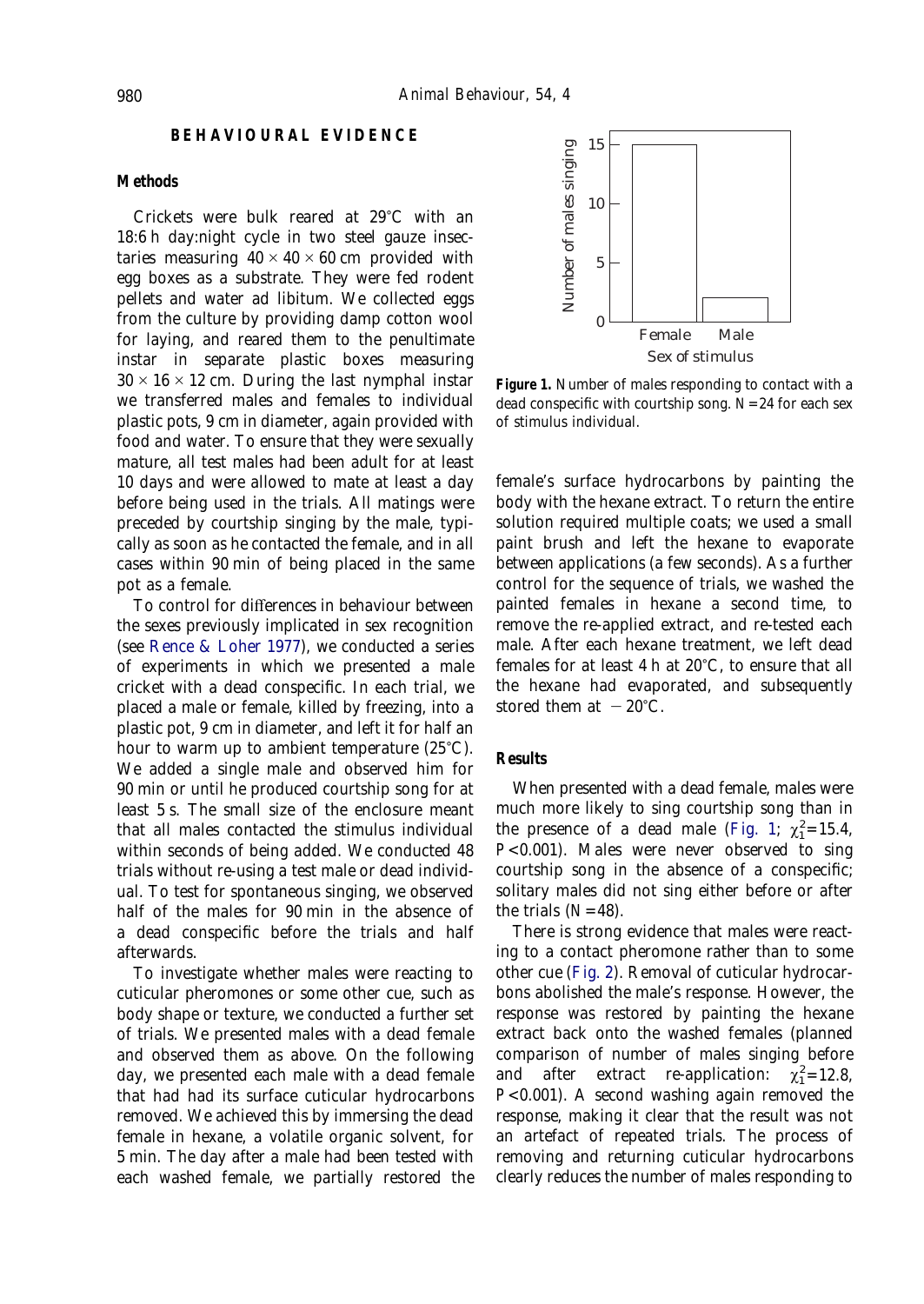<span id="page-2-0"></span>

**Figure 2.** Number of males singing in response to contact with a dead female which was either untreated, washed in hexane, painted with the hexane extract from its cuticle or washed for a second time (having been through the two previous treatments). *N*=39 for each treatment.

the stimulus (planned comparison of number of males singing to unwashed and painted females  $\chi_1^2$ =13.1, *P*<0.001), although in those that did sing, there was no difference in the latency to singing (untreated mean=11 min, painted mean=13 min;  $t_{36}$ =0.38, NS).

### **PHYSICAL EVIDENCE**

It is clear from our behavioural experiments that males are able to distinguish between the sexes on the basis of cuticular pheromones that can be dissolved in hexane. To provide physical evidence for differences in cuticular composition, we used gas chromatography to analyse the hexane extract that had abolished and restored male courtship song.

# **Methods**

We immersed a mature adult hind leg in  $500 \mu$ of hexane containing an internal standard (pentadecane) at a concentration of 10 ppm for 5 min (the same length of time for which females had been washed in the behavioural assay). A  $2 \mu$ l sample of the extract was injected into a gas chromatograph (Varian 3400) fitted with a 15 m,  $0.32$  mm bore, 1  $\mu$ m film, DB-1 capillary column (J&W Scientific, 91 Blue Ravine Road, Folsom, CA 95630-4714, U.S.A.). We optimized separation of extracted components by using a column temperature profile in which the analysis began at a temperature of 75°C rising at  $25^{\circ}$ C/min to  $200^{\circ}$ C, holding for 12 min and then rising, again at  $25^{\circ}$ C/min, to 300°C. Ultra high purity helium at 5 ml/min was used as a carrier gas and components were detected using a flame ionization detector. A study of another species of cricket [\(Warthen & Uebel 1980\)](#page-5-12) suggested that the majority of hexane soluble compounds are hydrocarbons (more than 84% in *Acheta domesticus*). This is likely also to be the case in *Gryllus* although further analyses are required to identify individual peaks.

### **Results**

[Figure 3](#page-3-0) shows typical traces for males [\(Fig. 3a\)](#page-3-0) and females [\(Fig. 3b\)](#page-3-0). We were able to distinguish 16 peaks (numbered in [Fig. 3\)](#page-3-0), all of which are present in both males and females. It is evident that the sexes differ considerably in the amounts of many of the major constituents of the cuticle, notably in peaks 7, 14 and 15. Univariate analysis of variance of the individual peaks from 10 females and eight males [\(Table I\)](#page-3-1) revealed that 10 out of the 16 peaks showed significant differences between the sexes at *P*=0.05 or below, even with sequential Bonferroni adjustment [\(Holm 1979\)](#page-5-13). Males had more detected compounds (mean  $1.82 \times$  total detected peak areas of females), but this was mainly due to peaks 7, 14 and 15. If these peaks are ignored, males had a mean of only  $0.89 \times$  total detected peak areas of females, so the sexes clearly differ in more than just the overall quantity of detected cuticular compounds.

#### **DISCUSSION**

The primary role of the insect cuticle is in providing waterproofing and physical protection. In a wide variety of species, the long chain hydrocarbons that are the major constituents of cuticular wax have also been adapted for use as signals [\(Howard & Blomquist 1982;](#page-5-14) [Bell & Carde 1984\)](#page-5-15).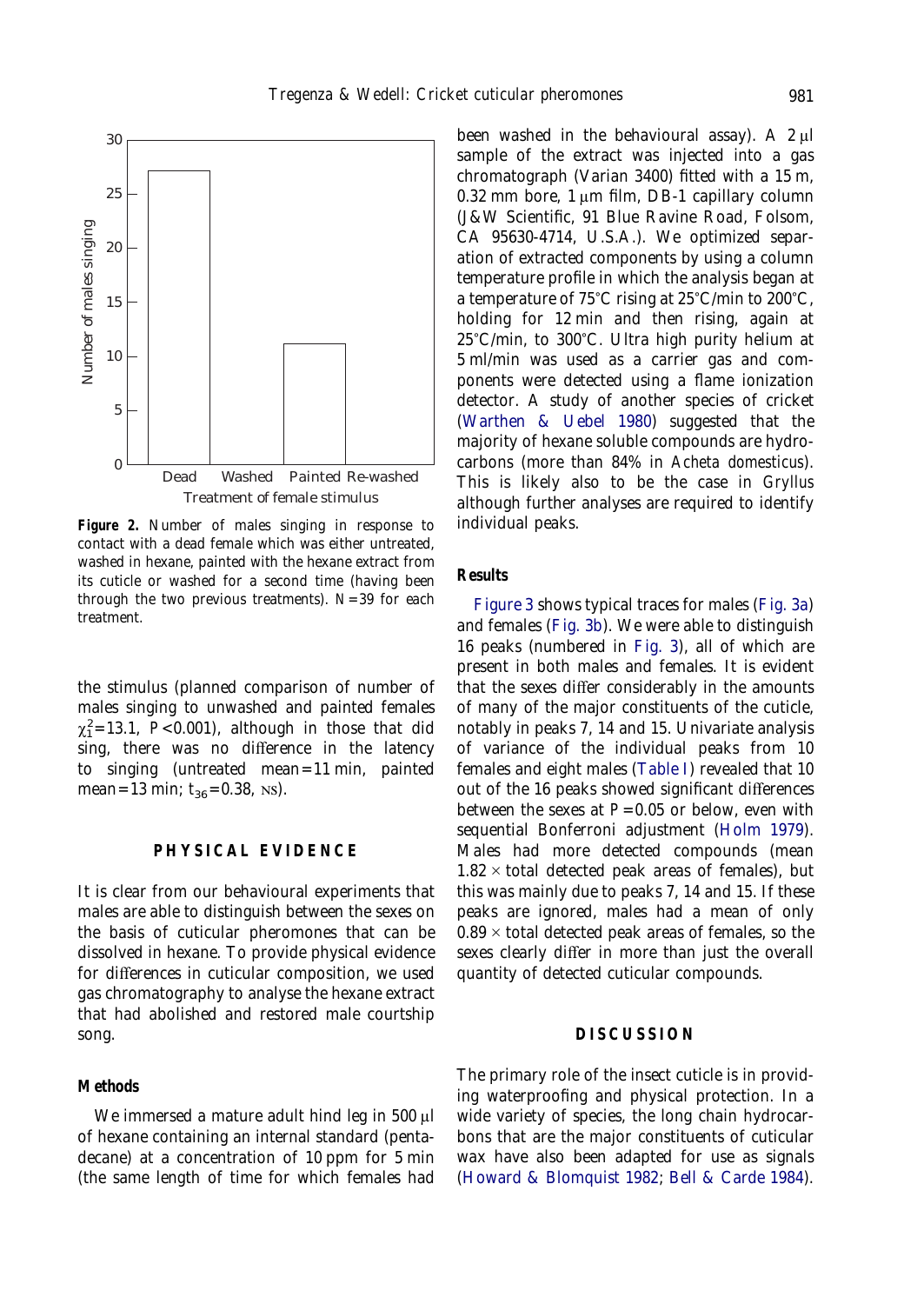<span id="page-3-0"></span>

**Figure 3.** Typical gas chromatograms for (a) males and (b) females. The *Y*-axis gives the output from the flame ionization detector in millivolts. The *X*-axis gives the time since the sample was injected into the column. Longer chain hydrocarbons have longer retention times. The first peak, labelled C15, is a pentadecane internal standard. Other peaks are numbered according to their retention times allowing comparison between males and females.

| Peak                    | $F_{1,18}$ | Ρ           | Mean area<br>of male peak<br>relative to female |
|-------------------------|------------|-------------|-------------------------------------------------|
| 1                       | 13.6       | ${<}0.01*$  | 3.68                                            |
| $\boldsymbol{2}$        | 6.9        | < 0.05      | 0.39                                            |
| 3                       | 5.6        | < 0.05      | 0.16                                            |
| $\overline{\mathbf{4}}$ | 10.8       | ${<}0.01*$  | 0.41                                            |
| $\overline{5}$          | 20.6       | ${<}0.001*$ | 0.24                                            |
| $\boldsymbol{6}$        | 11.6       | ${<}0.01*$  | 0.17                                            |
| $\overline{7}$          | 18.9       | ${<}0.001*$ | 3.83                                            |
| 8                       | 0.4        | $_{\rm NS}$ | 1.17                                            |
| 9                       | 4.7        | ${<}0.05$   | 0.37                                            |
| 10                      | 42.2       | ${<}0.001*$ | 3.37                                            |
| 11                      | 10.5       | ${<}0.01*$  | 1.79                                            |
| 12                      | 0.13       | $_{\rm NS}$ | 0.88                                            |
| 13                      | 26.5       | ${<}0.001*$ | 3.60                                            |
| 14                      | 45.3       | ${<}0.001*$ | 5.38                                            |
| 15                      | 58.2       | ${<}0.001*$ | 7.60                                            |
| 16                      | 0.38       | $_{\rm NS}$ | 1.29                                            |

<span id="page-3-1"></span>**Table I.** Univariate analysis of variance on each hydrocarbon peak comparing 10 females and eight males

\*Sequential Bonferroni adjusted significance at *P*=0.05.

The Orthoptera are notable for their use of acoustic signals and they have been extensively used as model systems for investigations into the evolution of mating systems [\(Gwynne & Morris 1983\)](#page-5-16). Chemical means of communication have, however, received less attention. Our behavioural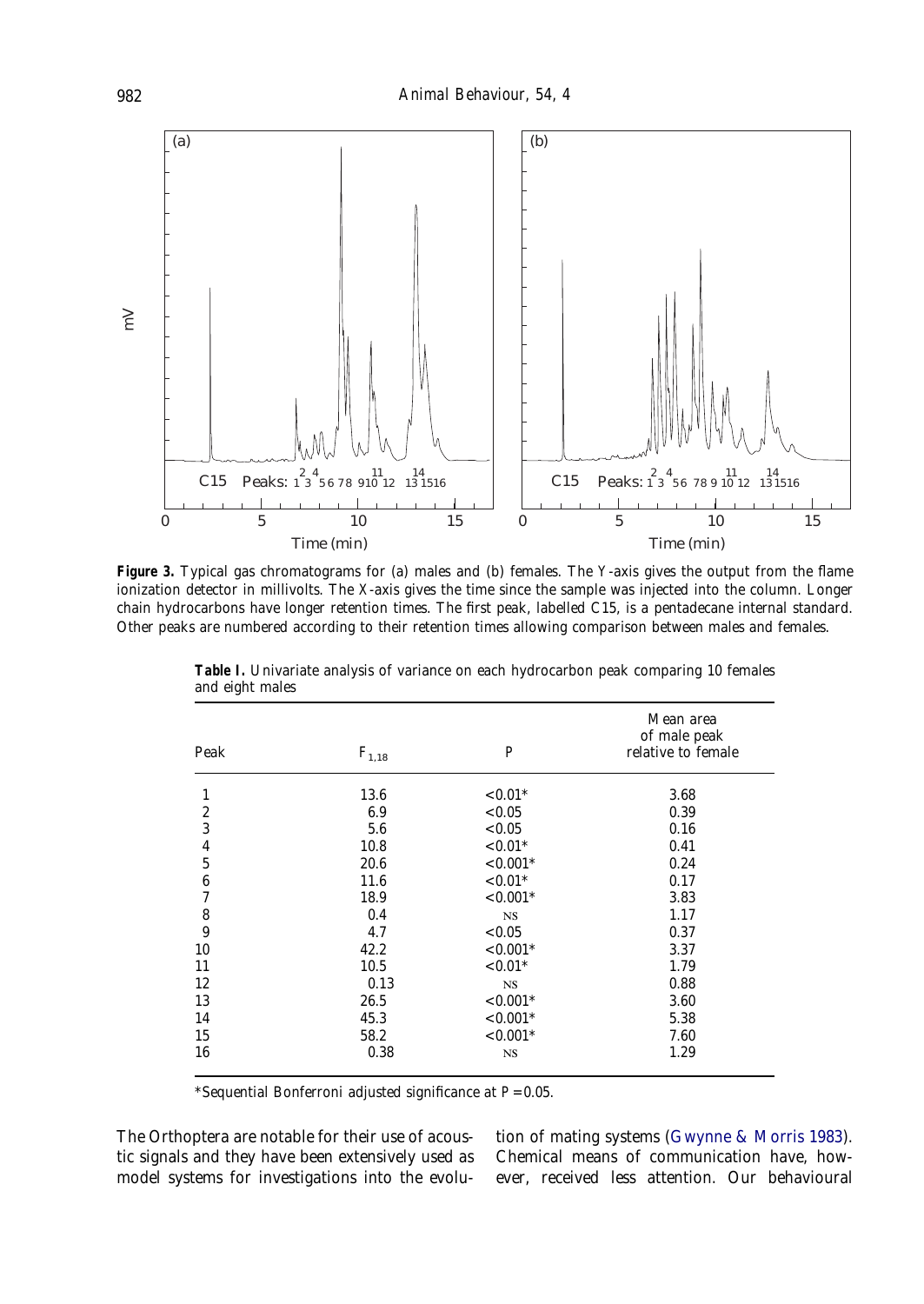assay provides the first definitive evidence for cuticular pheromones in *Gryllus bimaculatus*. To our knowledge, this is also the first study in any Orthopteran to show that behaviours can be switched on by returning cuticular compounds, rather than just switched off by removing them. This controls for the possibility that chemical or physical side-effects of the removal process might be responsible for abolishing the response.

Males invariably sang to live females but only around 70% sang to dead females. This decline in response could either be because cuticular pheromones degrade rapidly after death or, more likely, because the behaviour of live females is important in stimulating the male to sing. In contrast to this study, [Adamo & Hoy \(1994\)](#page-5-7) found that 12 males presented with a dead female did not sing courtship song. However, when presented with an anaesthetized female, six out of the 12 did sing. Adamo & Hoy did not speculate on why this difference occurs, but it is possible that the killed females had changed in some other way, which might not have been the case in our study. We used our dead females slightly sooner after being removed from the freezer, half an hour as opposed to an hour, but it seems unlikely that such a short period would be sufficient to cause degradation of the substances involved.

When hydrocarbons and associated compounds were removed and then returned to dead females there was a further decrease in the number of males singing. The simplest explanation for this is that some substances would inevitably have been lost as a result of the extraction and re-application procedure, through being left in the tube and on the brush. Alternatively, it might be an indication of variation in pheromone concentration over the body. Reapplied extracts were painted over the entire body which might have led to certain areas having less of a particular component than in the natural state and others having more. [Hardy &](#page-5-11) [Shaw \(1983\)](#page-5-11) observed the response of males of two species of cricket to four different exposed areas of females. We have re-analysed their data, revealing a significant difference in the frequency of male courtship song according to female body area in *Acheta domesticus* ( $\chi^2$ =10.54, *P*<0.05) but not in *Teleogryllus oceanicus* ( $\chi^2$ =6.55,  $\text{\sc hs}$ ). On the other hand, [Neems & Butlin \(1995\)](#page-5-17) found no differences in hydrocarbon profile in the analysis of different body parts from the grasshopper, *Chorthippus parallelus*. Another possibility is that

the additional 12 h that the reapplied extracts had been at room temperature might have meant that they had degraded. Finally, it is possible that in their natural state, cuticular compounds are arranged in a more ordered fashion at a molecular level than when they are painted on, affecting their potency as a stimulus.

Despite the simplicity of this technique, this study provides the best available evidence for cuticular pheromones in an Orthopteran, supporting the conclusions of previous studies, and indicating that communication through the use of cuticular compounds may be common in crickets (van Hörmann-Heck 1957; [Rence & Loher 1977;](#page-5-10) [Hardy & Shaw 1983;](#page-5-11) [Adamo & Hoy 1994\)](#page-5-8) and perhaps in other Orthopterans [\(Ritchie 1990;](#page-5-18) [Neems & Butlin 1995\)](#page-5-17). Use of mass spectrometry and other analytical chemical techniques would allow more detailed characterization of the differences between the sexes. Individual compounds and blends could then be tested using a bioassay similar to the one described in this study.

Our gas chromatographic analysis revealed clear differences between males and females in the concentration of most of the cuticular compounds measured. Males had larger total amounts of detected compounds, but since this could be ascribed to only three peaks it could not be the main reason for the observed differences between the sexes. Also, seven of 16 peaks were larger in females than in males. Males did not appear to show greater total peak area because of a size difference between the sexes; measurement of a large number of individuals from the same population showed no difference between males and females in hind femur length  $(t_{2020}=1.74, \text{ns})$ , or hind leg mass  $(t_{116}=0.26, \text{ NS})$ . No sex-dependent habitat preference or lifestyle differences have been recorded, so the sex difference is unlikely to be due to different environmental requirements. Males engage in fights with other males, and it is possible that there are some physical benefits of their cuticular composition related to injuries inflicted during fights. However, the finding that both sexes had larger amounts of particular substances than the other indicates that a single explanation such as this cannot explain cuticular composition.

There can be little doubt that some aspect of the sexual dimorphism in cuticular composition revealed in our analysis is responsible for sex recognition. However, unlike some other species,